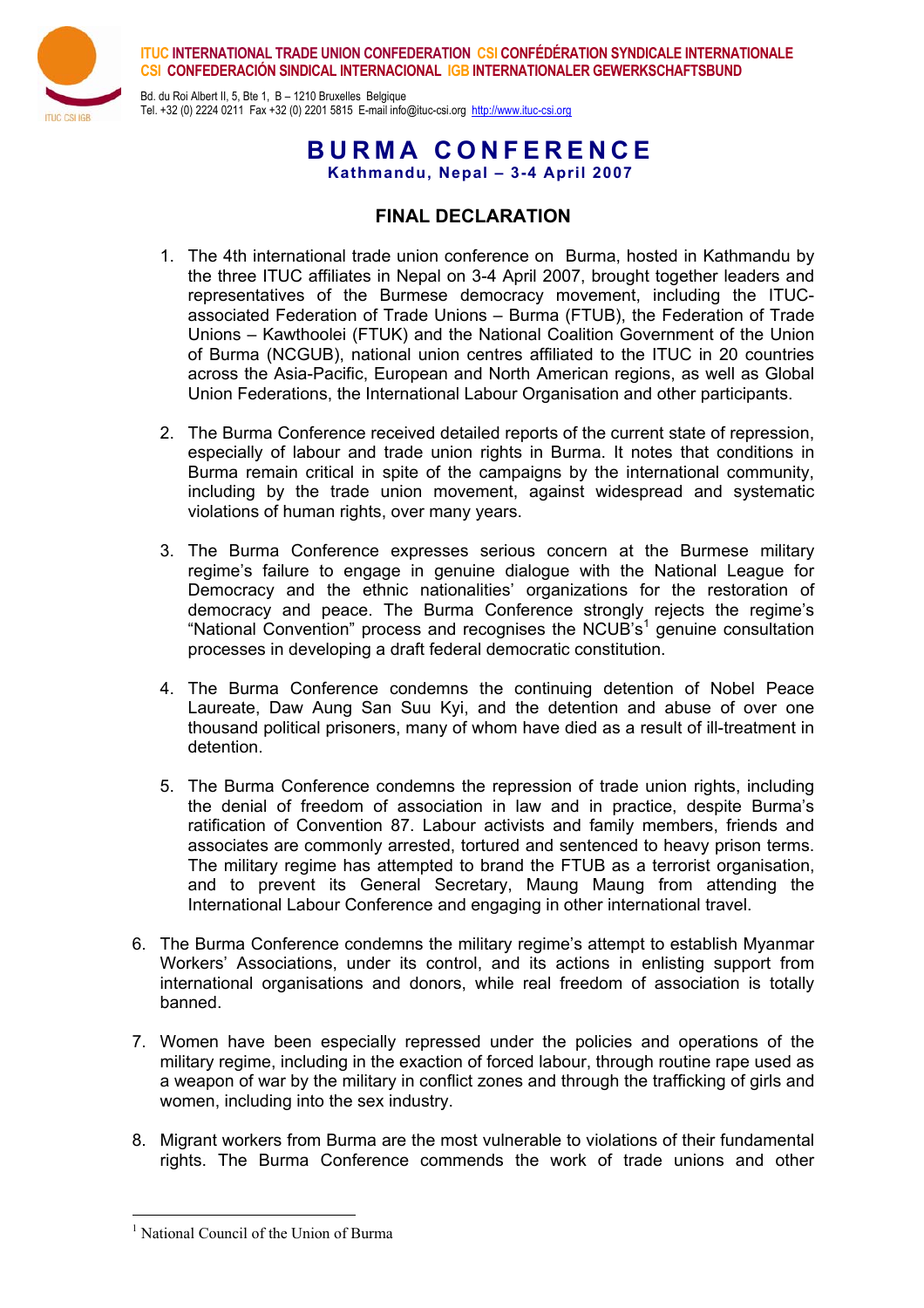organisations in some countries to improve conditions and protection of migrant workers from Burma.

- 9. Despite the regime's ratification of Convention 29 and its formal commitment to implement the Recommendations of the ILO Commission of Inquiry, to eradicate forced labour, the practice remains systematic and widespread, both by the military and local authorities and is accompanied by violations of other fundamental rights, including forced relocation, arbitrary detention and execution, rape, torture and the forced recruitment of child soldiers. The FTUB and other trade unions continue to provide regular, frequent and detailed reports of forced labour imposed by the army on civilian populations throughout the country.
- 10. The regime's appalling governance record is further evidenced by serious threats to human security, ecological integrity and local livelihoods. These include the construction of dams on the Salween River, illegal logging and the destruction of teak forests, the production and trafficking of drugs, and the prioritisation of the national budget to military expenditure and the lack of support to basic health and education needs.
- 11. The Burma Conference condemns all foreign direct investment, and expresses particular concern at the increases in investment in the oil, gas and mining industries, the increase in illegal timber export trade and the domination of all significant economic activity in Burma by enterprises controlled by, or associated with the military and former drug lords, the continuing failure of governments to develop effective international sanctions against the regime, the increasing political and economic support provided to the regime by China and other neighbouring countries, and the limited scope and exclusions in the European Union's "Common Position".
- 12. The Burma Conference recognizes the important leadership role that India can play, as a regional super power and the world's largest democracy, to forward the cause of democracy and trade union rights in Burma;
- 13. The Burma Conference commends the efforts of Parliamentary caucuses around the world on Burma and particularly welcomes the work of the ASEAN Inter-Parliamentary Myanmar Caucus (AIPMC) in working for progress towards democracy in Burma.
- 14. Despite many years of attention and Resolutions passed by the United Nations' General Assembly and the former Commission on Human Rights, calling for national reconciliation, the situation in Burma remains a serious threat to regional and international stability and peace. The Burma Conference welcomes the recent UN Security Council debate, regrets the failure of it to be adopted due to the veto of China and Russia and the opposition of South Africa and notes the report to the UN Human Rights Council of the Special Rapporteur Paulo Sérgio Pinheiro on the situation of human rights in Burma, stating that: "Grave human rights violations are committed by persons within the established structures of the State Peace and Development Council and are not only perpetrated with impunity but authorised by law". The report underlined the "continued misuse of the legal system, which denies the rule of law and represents a major obstacle to securing the effective and meaningful exercise of fundamental freedoms by citizens".
- 15. The Burma Conference acknowledges the efforts of the ILO since 1992 specifically, to have the military regime fulfil its obligations and respect fundamental labour rights and the Conventions it has ratified. In June 2000, the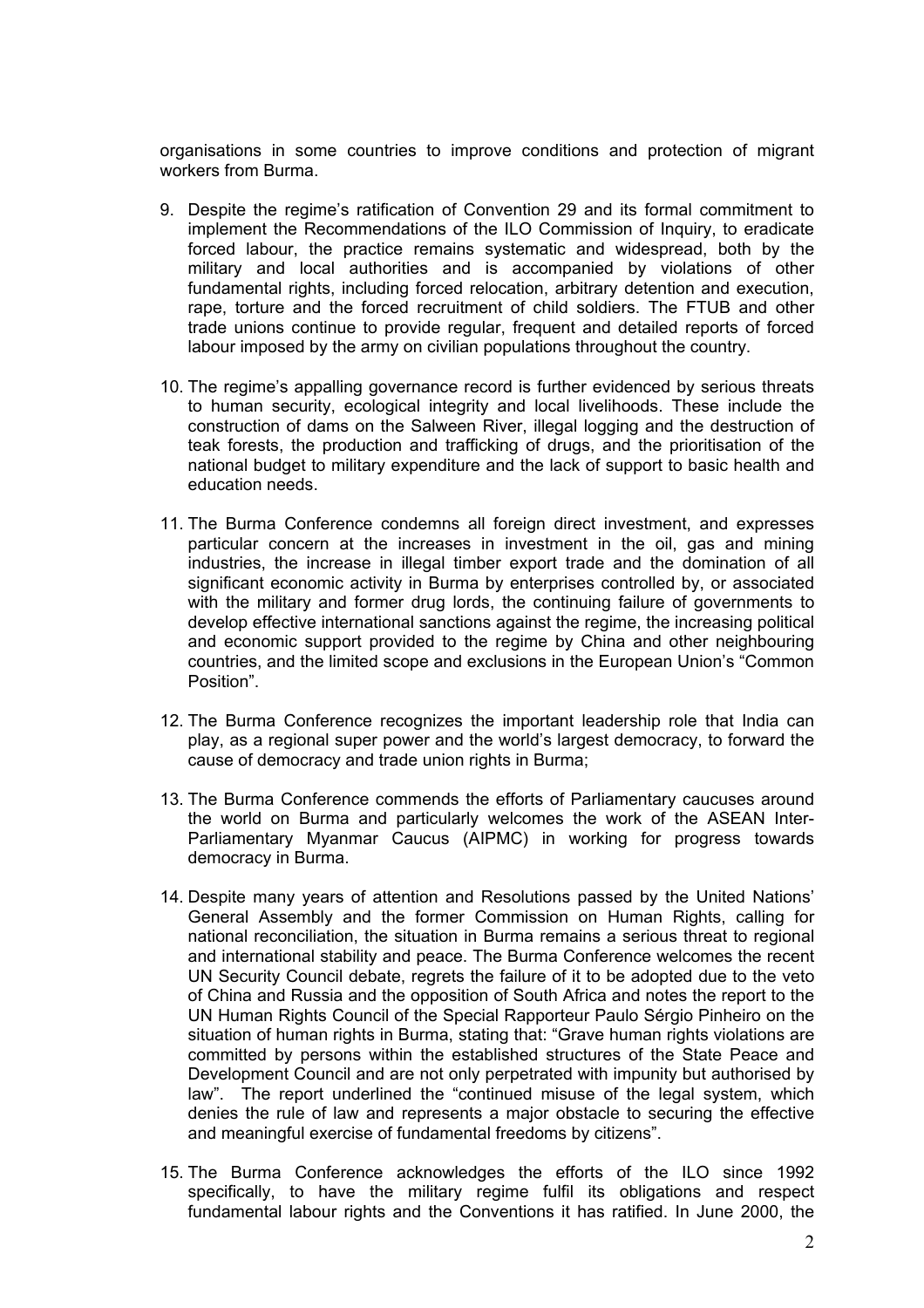International Labour Conference adopted a Resolution highlighting the systematic and continued practice of forced labour in Burma. The Resolution called on ILO Constituents and other international organizations, to review their relations with Burma and cease any relations that might have the direct or indirect effect of aiding and abetting forced labour. In view of the regime's failure to implement the recommendations of the ILO Commission of Inquiry, Burma has remained on the agenda of every session of the ILO Governing Body and Conference, through a Special Session of its Committee on the Application of Standards. The terms of the 2000 Resolution were further recalled and strengthened by the 2006 ILO Conference, through special sittings of the Conference's Selection Committee. ILO Constituents have been requested to report on action taken under the 2000 Resolution and to take further appropriate action, including with respect to foreign direct investment, and their relations with Burma's state or military-owned enterprises.

- 16. The Burma Conference received detailed reports from ILO Executive Director, Mr. Kari Tapiola and Liaison Officer, Mr. Richard Horsey. The Burma Conference notes the discussions held and conclusions adopted by the March 2007 meeting of the ILO Governing Body. While welcoming the "Supplementary Understanding" between the Burmese military regime and the ILO, signed in February 2007, which provides a complaints mechanism for victims of forced labour, through the Liaison Officer to the military regime, the Burma Conference considers that such an agreement is not, in itself, sufficient to ensure the end of forced labour, and requires close monitoring of compliance, an increase in resources for the ILO office in Burma, and continuing pressure on the regime to ensure the eradication of forced labour.
- 17. The Burma Conference strongly supports the decisions of the ILO Governing Body and the Conclusions of the 2006 ILC Selection Committee to pursue a referral to the International Court of Justice (ICJ), relating to the violation of the Forced Labour Convention, 1930 (ILO Convention 29) by the Burmese military regime.

## **The Burma Conference calls on:**

#### **The Burmese military regime:**

to engage in genuine dialogue with the National League for Democracy and the ethnic nationalities' organizations for the restoration of democracy and peace.

to implement all the Recommendations of the ILO Commission of Inquiry, to immediately end the use of forced labour and to prosecute those responsible for this crime against humanity.

#### **The ITUC, its affiliates and GUFs to work together:**

To implement and coordinate international trade union campaigning to achieve the implementation of this declaration

to use all means available to promote awareness of Burma from the workplace to the national and international level;

to maintain and promote the ITUC database of companies investing in Burma;

to take all possible steps to persuade companies engaged in Burma to end all economic and trade relations and investments until democracy is established and forced labour is eradicated;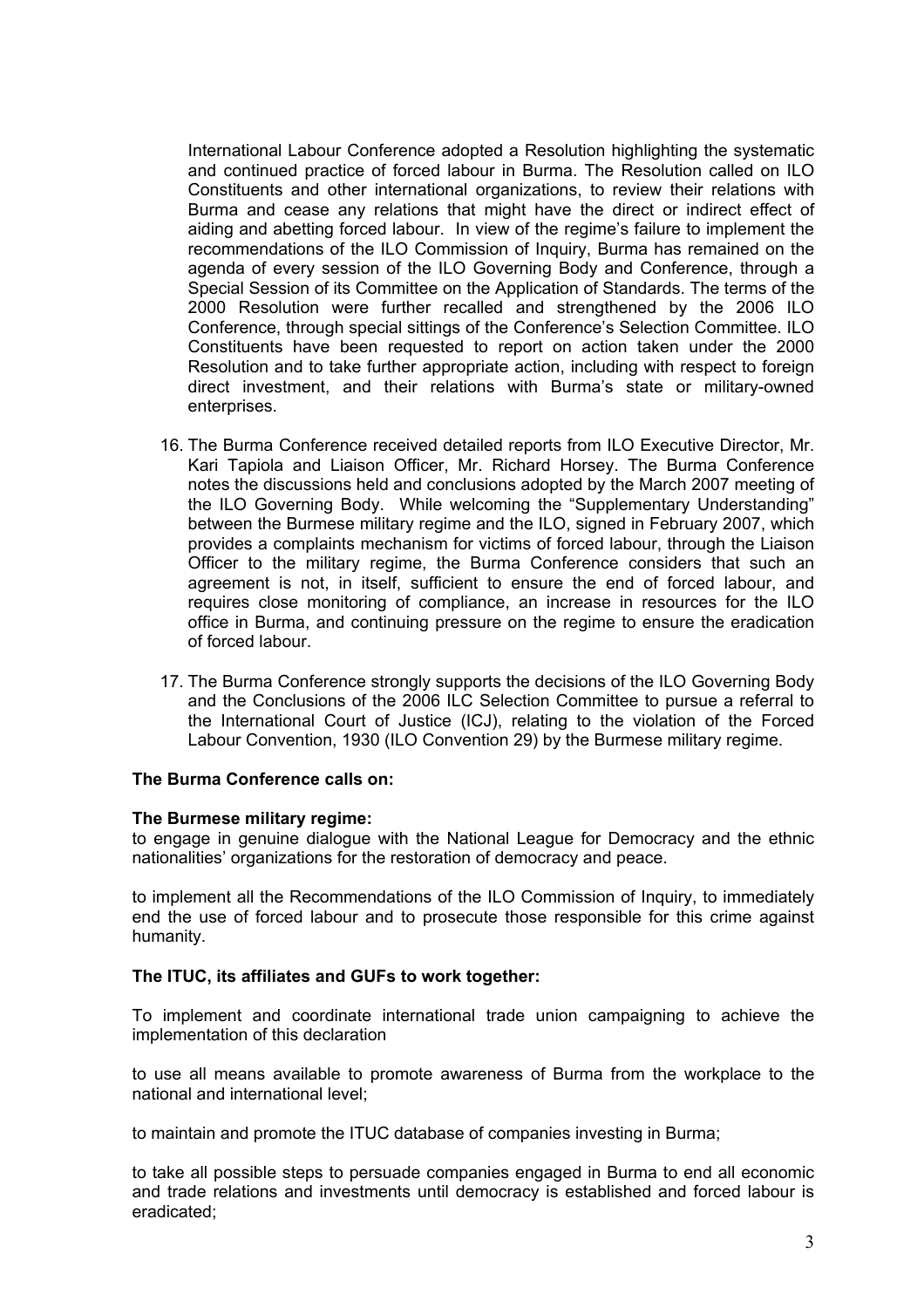to target and campaign against multi-national enterprises operating in and within Burma and in particular large scale oil, gas, mining, dams and infrastructure investment projects which offer major economic benefits, as a future source of foreign exchange, to the regime;

to highlight the Burma campaign within the program of the ITUC Committee on Workers' Capital to pressure companies to end their trade with and investment in Burma;

to identify those insurance companies that are underwriting corporate investment in Burma and take all possible steps to persuade them to terminate the coverage;

to organise an international Burma Day of Action and to consider other appropriate trade union action to bring effective pressure on the Burmese military regime;

to persuade the international and regional organisations including financial institutions to terminate their lending and other projects relating to Burma, except where designed specifically to promote the implementation of ILO recommendations and the fight against HIV/AIDS, malaria and tuberculosis;

to intervene through the Workers' Group in order to ensure that the ILO strictly monitor the full and effective implementation of the "Supplementary Understanding" and to strongly support the strengthening and full resourcing of the ILO office in Burma;

to campaign to achieve the adoption of a resolution on Burma by the UN Security Council;

to provide political and financial support and solidarity with the FTUB, in its organising and campaigning activities, including solidarity union missions to border areas;

to defend the FTUB and its leaders against the false accusations by the military regime and support its efforts to establish independent and free trade unions in Burma;

to assist to organise and support migrant workers and refugees from Burma, to ensure their rights under domestic and international law are respected and protected;

to ensure the participation of women workers of Burma in the relevant ITUC campaign and educational activities;

to strengthen the campaign for the immediate and unconditional release of Aung Sang Suu Kyi and all other political prisoners highlighting the case of trade unionists, including Myo Aung Thant;

to strengthen support for Burma's democracy movement, including the NCGUB and NCUB, and among relevant civil society and political organisations in respective countries;

to work with inter-governmental bodies and members of parliament to establish parliamentary caucuses on Burma and as a priority, to establish such a group in the South Asian region (SAARC).

#### . **The ILO:**

In consultation with the constituents, to make all preparations to enable the Governing Body, in the absence of rapid and tangible progress, to immediately request an advisory opinion from the International Court of Justice (ICJ), on the basis of the ILO-UN